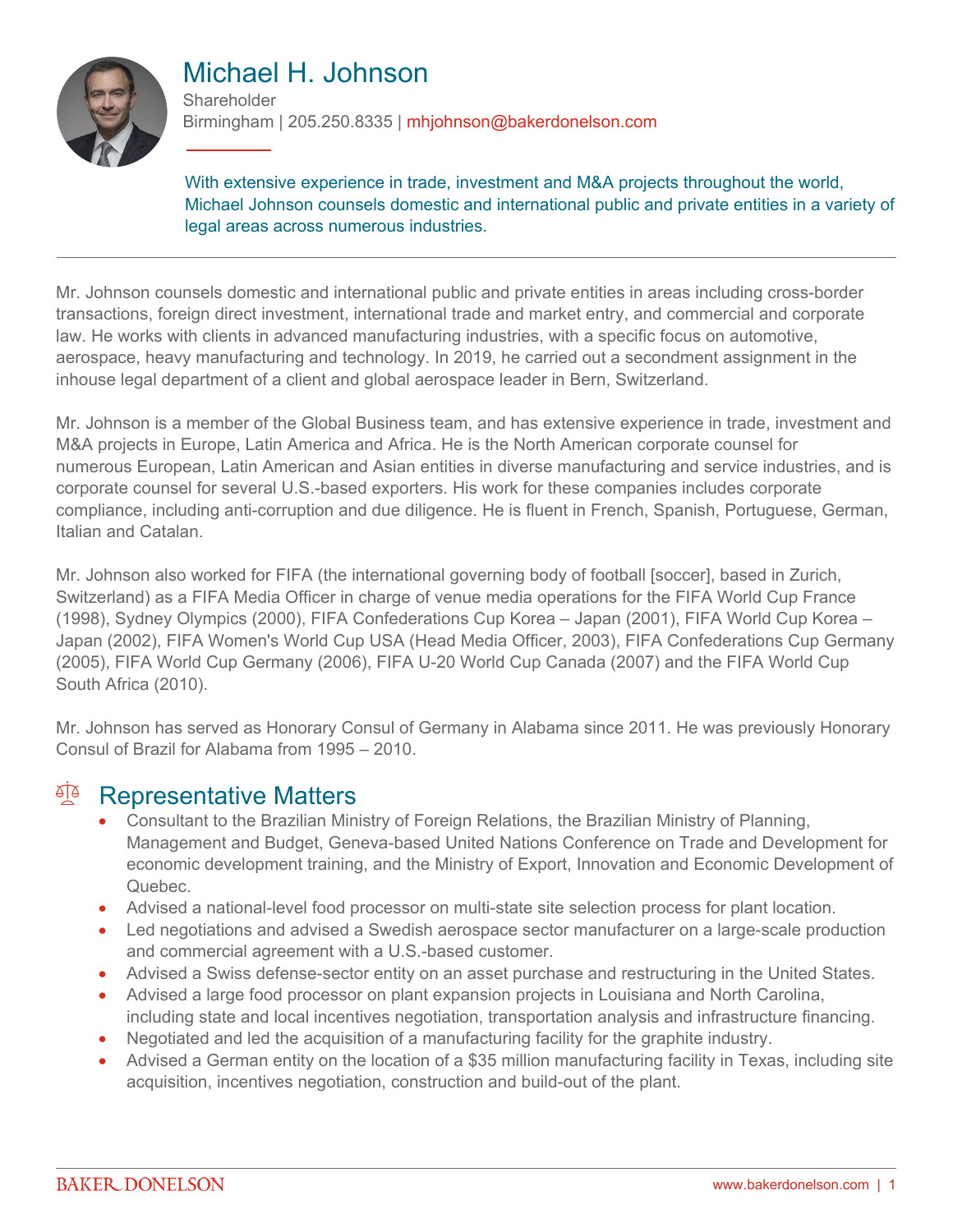- Advised a German automotive supplier on the location of a \$200+ million manufacturing facility, including site acquisition, construction and build-out, commercial and corporate matters, and operational matters.
- Advised an aerospace materials manufacturer on facility expansion projects in multi-year, multi-phase expansion of more than \$400 million in capital investment.
- Led acquisition of a Brazilian entity for a multinational technology company.
- Led acquisition of a German medical technology company for a U.S.-based technology fund.
- Advised on numerous projects for U.S. and European clients in establishment of subsidiary entities and operations in Brazil, Mexico, Germany and Peru.
- Advised an Italian manufacturer on the acquisition of a U.S.-based plant facility.
- Advised an Italian company on the sale of its U.S.-based subsidiary.
- Advised a U.S. company on the purchase of a UK-based manufacturing company.
- Outside legal counsel to numerous Brazilian manufacturing and service entities for operational matters in the United States.
- Counsel to U.S. entities for public bid projects in Brazil.
- U.S. legal counsel for startup operations for European manufacturers.
- Counsel for expansion and consolidation of chemicals and materials manufacturing facilities to publicly traded entity.

## $\mathbb{Y}$  Professional Honors & Activities

- Recipient AlabamaGermany Partnership (AGP) Rainer Bauer Award (2022)
- **•** American Bar Association
- Alabama State Bar Association
	- Co-Chair, Spanish-Speaking Lawyers Committee (2008 2011)
- Birmingham Bar Association
- **•** Economic Development Association of Alabama
- Alabama Automotive Manufacturers Association
- German American Chamber of Commerce
- Birmingham Rotary Club
- Alabama Germany Partnership
	- Board of Directors (2011 present)
- Honorary Consul of Germany for Alabama (2011 present)
- Honorary Consul of Brazil for Alabama (1995 2010)
- Brazilian American Chamber of Commerce (Atlanta)
	- $-$  Board of Directors (2008 2014)
- Listed in *Best Lawyers in America*® since 2014 in Mergers and Acquisitions Law
- Listed in *Birmingham Magazine* as a 2017 "Top International Law Attorney"

### $\Box$  Publications

"How Bham Can Go Global," *Birmingham Business Journal* (December 2015)

### € Speaking Engagements

- "Legal Aspects of Entering the United States Market," *amec* (March 2022)
- "Conversation with German Consul General Dr. Heike Fuller," AlabamaGermany Partnership Webinar (October 2020)
- Panelist "German Business Committee Panel Discussion on Issues Related to COVID-19 and its Business Impact," AlabamaGermany Partnership's virtual presentation (July 23, 2020)